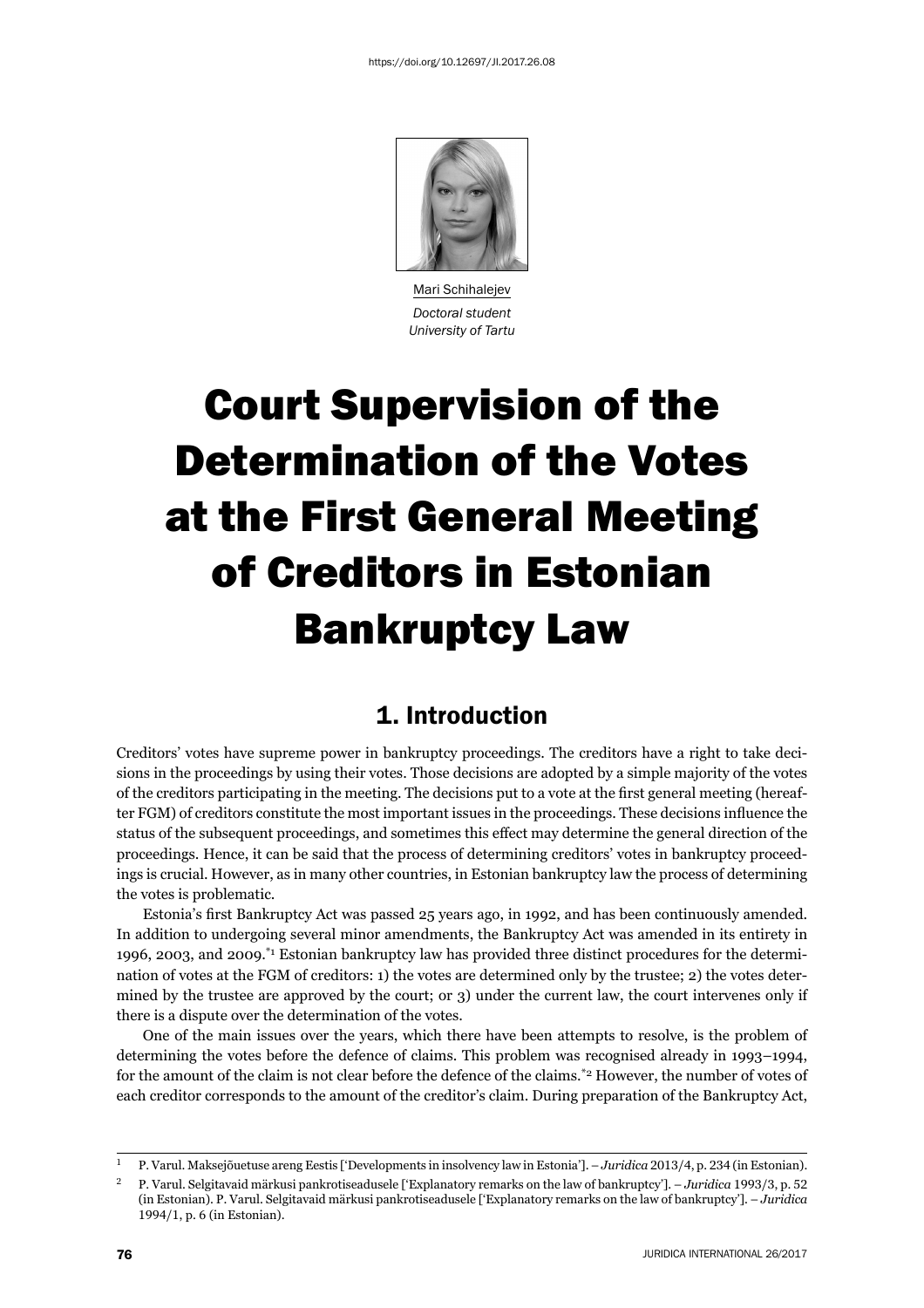it was stated that the main object of the law is to protect the creditors' interests.\*3 Hence, questions arise as to which procedure for determination of the votes at the FGM of creditors is in the creditors' best interests and what should be the scope of court supervision in keeping with the principle of procedural economy.

In drafting of the Bankruptcy Act, the legislator's objective was that the workload of the courts would be as small as possible. Since the creditors' claims are satisfied out of the bankruptcy estate, they should have been given decision-making power. In drafting of the Bankruptcy Act, the court was entrusted with resolving issues that needed an independent decision-maker.\*4 One of these is the issue of the determination of the votes. However, since the decisions put to a vote at the FGM determine the future course and status of the proceedings, both the court and the trustee play an important role in protecting the common interests of the creditors.

Hence, the law does not set in place clear regulations on how to determine the votes. The disputes are long-term, because there is no regulation of when the court should render its ruling on the determination of the votes so that the FGM could continue. There is also no regulation addressing which disputes should be resolved in the proceedings related to the determination of the votes and which disputes should be resolved in the proceedings related to the defence of the claims.

The objective with this article is to find the answer to the following questions: does the current procedure for the determination of the votes at the FGM of creditors protect the rights and interests of the creditors, which procedure was the best in 1992–2015, does the current procedure protect the common interests of the creditors, and does it follow the principle of procedural economy?

# 2. Court supervision of determination of the votes at the FGM of creditors in 1992–2015

#### 2.1. The scope of court supervision in 1992–2003

Since 1992, Estonian bankruptcy law has provided many, different regulations. This stems from the fact that when Estonia regained independence, in the turbulent situation of 1992, a new legal order based on comparative law, on the experiences and legal concepts of other countries, had to be quickly created. A completely new bankruptcy law had to be developed\*5, whereas Estonian civil law has largely Germanic and Swedish roots.\*6

The most important reference source for developing Estonia's first Bankruptcy Act<sup>\*7</sup> was the Swedish Bankruptcy Act<sup>\*8</sup>, as the concept of the determination of the votes at the FGM of creditors. According to §26 (4) of the BA 1992, the creditors' votes are determined by the trustee. According to subsection 5 of the same provision, if a creditor does not agree on the votes, the votes are determined by the general meeting of creditors. If the creditors do not agree with the meeting's decision, they have the right to file a complaint to the court  $(\S 27^{1} (3)$  of the BA 1992). However, if the court passes judgement that the general meeting's decision was not justified, then the court declares the general meeting's decision invalid and the votes are determined by the court.

Notwithstanding the existence of disputes over the determination of the votes, the general meeting of creditors was entitled to adopt decisions  $(\S 27 (2)$  of the BA 1992). If the court decided to decide on a number of votes that differed from the votes determined by the general meeting and this would have resulted

P. Varul. Selgitavaid märkusi pankrotiseadusele ['Clarifying remarks on the law of bankruptcy']. – *Juridica* 1993/1, p. 6 (in Estonian). P. Varul. Selgitavaid märkusi pankrotiseadusele ['Elucidatory notes on the bankruptcy law']. – *Juridica* 1994/1, p. 2 (in Estonian).

<sup>&</sup>lt;sup>4</sup> P. Varul. Selgitavaid märkusi pankrotiseadusele ['Explanatory remarks on the law of bankruptcy']. – *Juridica* 1994/1, pp. 5–6 (in Estonian).

 $5$  P. Varul (see Note 1), p. 234.

ɷ M. Käerdi. Estonia and the new civil law. – H.L. MacQueen, A. Vaquer, S. Espiau (eds). *Regional Private Laws and Codifi cation in Europe*. Cambridge 2003, p. 250. – DOI: https://doi.org/10.1017/CBO9780511495007.012.

<sup>&</sup>lt;sup>7</sup> Pankrotiseadus. – RT 1992, 31, 403 (in Estonian).

P. Varul. Selgitavaid märkusi pankrotiseadusele ['Clarifying remarks on the law of bankruptcy']. – *Juridica* 1993/1, p. 6 (in Estonian). P. Varul. Selgitavaid märkusi pankrotiseadusele ['Elucidatory notes on the bankruptcy law']. – *Juridica* 1994/1, p. 2 (in Estonian). P. Varul. On the development of bankruptcy law in Estonia. – *Juridica International* 1999 (IV), p. 173.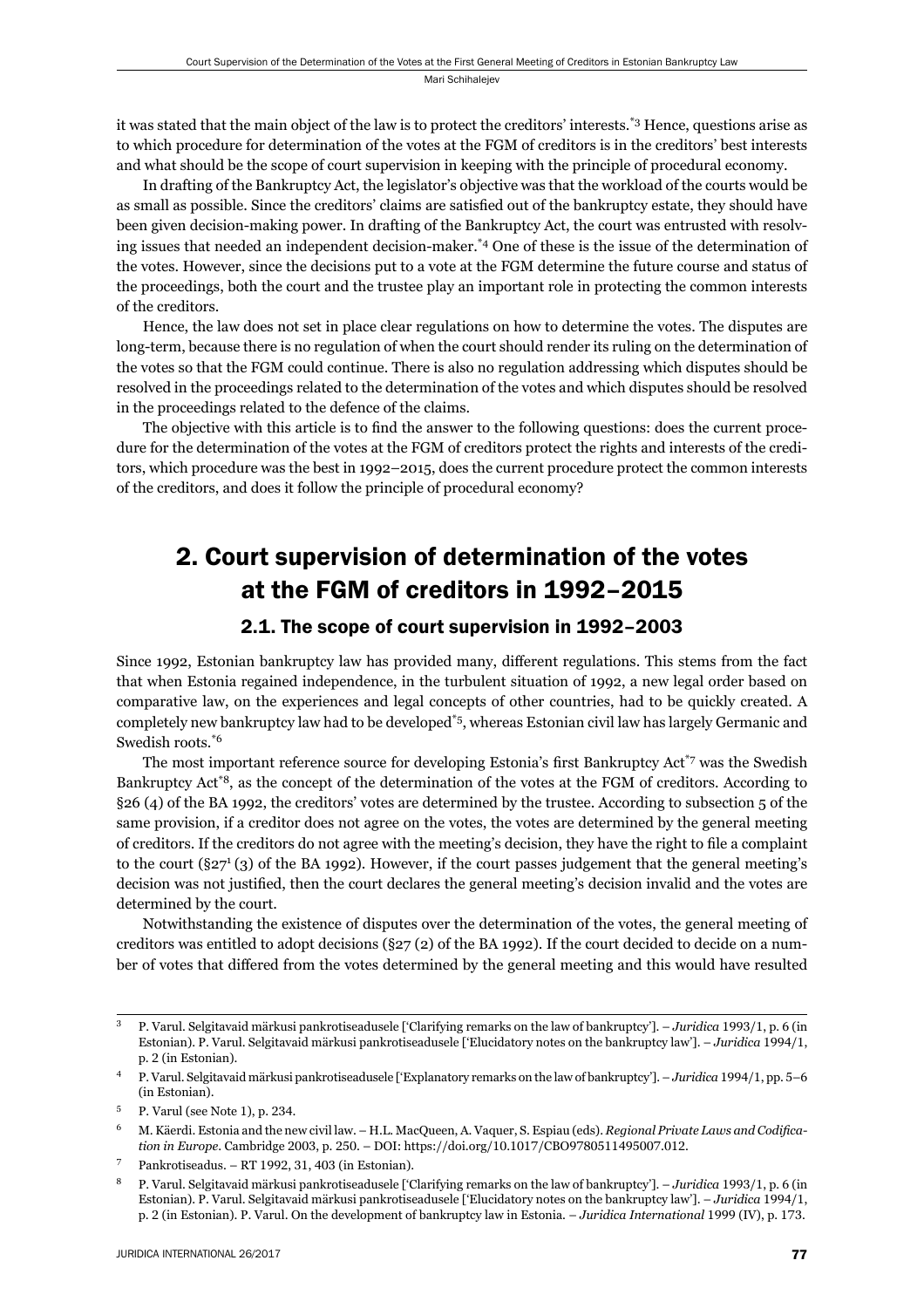in a different decision being adopted, the court declared this decision invalid at the creditors' or trustee's request  $(\S27^1(3)$  of the BA 1992).

Similarly to Estonian bankruptcy law in force from 1992 to 2003, Chapter 15, Section 3 (3) of the current Finnish *Konkurssilaki*\*9 provides that in the event of disagreement, the estate administrator or, if the matter is discussed at the creditors' meeting, the chairperson decides on the voting strength conferred by a claim. This indicates that the provision on the determination of the votes in the FGM of creditors that was in the Estonian BA in 1992–2003 is possible today.

Although the FGM could continue and votes could be determined at the same meeting, the fact that the bankruptcy trustee determined the number of votes at an early stage essentially alone was considered problematic. The confirmation of the votes determined was not done by the court as an independent person. However, it is incomprehensible why the regulation was considered problematic, because, according to §29 (3) of the BA 1992, the trustee must be independent of the debtor and the creditor. Moreover, the court has not confirmed the votes determined by the trustee since 2010. The same rules and the reasons that were the basis for the amendment of the law turned out to be inaccurate.

Furthermore, the procedure had to be amended because the votes assigned to the creditors determined the power relations between them in the bankruptcy proceedings.\*10 When a dispute arose, the procedure became time-consuming and complex. This, in turn, could lead to the cancellation of the general meeting's decision. Therefore, it was decided to amend the Bankruptcy Act.

#### 2.2. The scope of court supervision in 2004–2009

In 2004–2009, the procedure for determination of votes specified in the Bankruptcy Act<sup>\*11</sup> was radically amended. The bankruptcy judge was involved in the procedure for the determination of the votes. The judge resolved disputes over the votes and also confirmed the votes determined by the trustee. However, a question arose as to whether the judge's confirmation was necessary when there were no disputes over the votes.

If a creditor participating in a general meeting did not agree with the number of votes assigned, the votes were determined by the judge participating in the meeting (§82 (4) of the BA 2004). In such cases, the court resolved the dispute and verified whether there was sufficient basis for the determination of the votes. The law did not prescribe a deadline for the ruling.

The court also made the ruling when there were no disputes over the votes (§82 (5) of the BA 2004). The court confirmed the number of votes determined by the trustee. However, applying the regulation was rather a formality, because in fact the court did not verify the proof of claim, on which basis the votes were determined. The court also did not verify whether the trustee determined the votes in accordance with the principles of protecting the creditors' interests and equal treatment. Nevertheless, the Supreme Court pointed out that in the case of resolving disputes over the votes as well as in the case of confirming the votes, the court should verify the requirements prescribed in §82 of the BA.\*12 Since court supervision of confirming the votes determined by the trustee was a formality, the act was amended again.

#### 2.3. The scope of court supervision since 2010

Since 2010, the procedure for the determination of the votes was supposed to be simpler so that bankruptcy proceedings would go smoothly.<sup>\*13</sup> According to § 82 (3) of the BA<sup>\*14</sup>, the number of votes for each creditor participating in the FGM of creditors is determined by the trustee. According to subsection 4 of the same provision, if a creditor does not consent to the votes as assigned, the votes are determined by a ruling of the

*Konkurssilaki.* – 120/2004 (in Finnish).

IX Riigikogu stenogramm. VIII istungijärk. 15. Pankrotiseaduse eelnõu (1085 SE) esimene lugemine ['Report of the proceedings of the IX Riigikogu. VIII session. 15. The first reading of the bill of the Bankruptcy Act']. Available at http://stenogrammid.riigikogu.ee/et/200212041300 (most recently accessed on 23.3.2016) (in Estonian).

 $11$  Pankrotiseadus. – RT I 2003, 17, 95; RT I 2009, 11, 67 (in Estonian).

<sup>&</sup>lt;sup>12</sup> CCSCr 21.4.2005, 3-2-1-42-05, para. 14. Available at http://www.riigikohus.ee/?id=11&tekst=RK/3-2-1-42-05 (most recently accessed on 23.3.2017) (in Estonian).

P. Varul (see Note 1), p. 235.

<sup>&</sup>lt;sup>14</sup> Pankrotiseadus. – RT I 2003, 17, 95; RT I, 22.6.2016, 25 (in Estonian).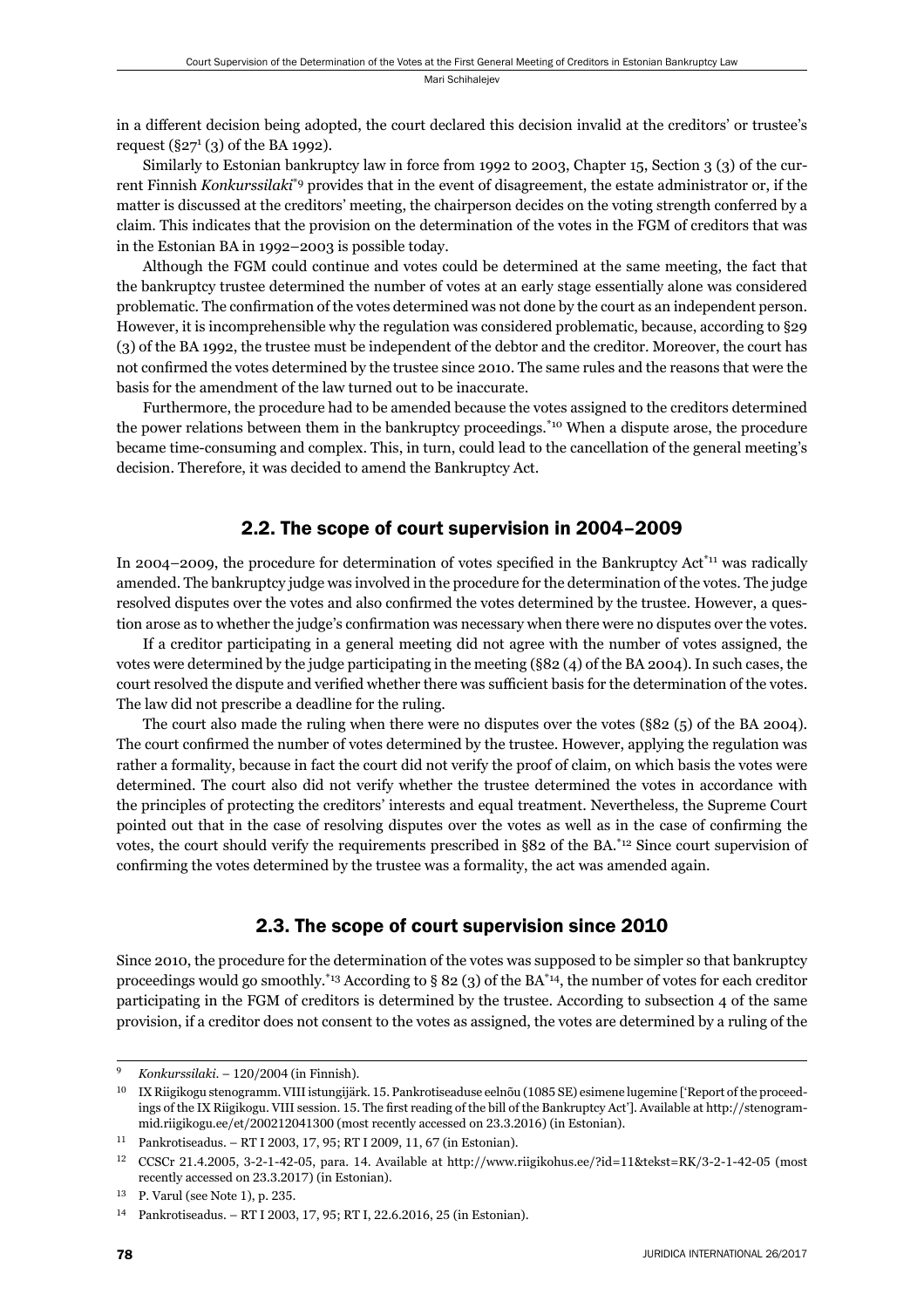Mari Schihalejev

judge participating in the general meeting. An appeal may be filed against such a ruling. However, the law does not provide clear rules for resolving disputes over the determination of the votes. Furthermore, judges participating in the general meetings implement  $\S 82$  (4) of the BA in different ways, which leads to nonuniform court practice. However, it is unclear when the judge will make the court ruling that enables the meeting to continue. Nevertheless, quick and effective proceedings ensure the protection of the creditors' rights and interests.

The current BA does not stipulate which disputes essentially belong to the procedure of determination of the votes; however, the Supreme Court has significantly influenced the development of the bankruptcy law.\*15 The Supreme Court stated in case 3-2-1-144-11 that the determination of the number of votes could not be resolved in a dispute that was by nature a dispute over the acceptance of claims. On the other hand, the court stated that such claims could be excluded as obviously and for reason of their legal nature cannot be satisfied in the proceeding. The court gave as an example that the question of the expiry of the claim cannot be resolved in the context of disputes over the votes. However, proofs of claim with formal deficiencies can be disputed, as can proofs of claim in the case of which there have been some legal changes.\*16 The Supreme Court's position must be honoured. Otherwise, the bankruptcy proceedings are extended significantly, which is in conflict with the principles of speed and efficiency of proceedings.

Nevertheless, irrespective of the Supreme Court's opinion, most disputes over the determination of the votes are, by nature, disputes over the acceptance of claims. In practice, the number of disputes over the determination of the votes at the FGM has decreased since the Supreme Court's ruling in case 3-2-1-144-11. The ruling may have contributed to uniform application of the bankruptcy law, as in many cases the law does not give an explicit answer.<sup>\*17</sup> On the other hand, the ruling may lead the trustees to fear that any dispute over the determination of the votes may be a substantive dispute. However, if an objection is not submitted when necessary, the creditors' interests may be harmed.

Furthermore, when a dispute arises, court supervision is quite minimal. However, §82 (4) of the BA, related to disputes over the determination of the votes, has remained unchanged since 2004. The court will be involved only in the event of a dispute over the determination of the votes and exercises supervision over the lawfulness of bankruptcy proceedings. So the court may deny the right to vote, determine the total number of votes, or restrict the number to a partial amount.

In practice, judges do not implement the provisions of §82 (4) of the BA properly and do not make the ruling at the same general meeting. According to a literal interpretation of the law and in line with the legislator's objective, the number of votes assigned via a court ruling should be determined immediately at the same meeting. The time it takes to make a ruling depends on the judge. Furthermore, in practice, the FGM does not take place when there are disputes over the determination of the votes. Therefore, bankruptcy proceedings cannot continue, because important decisions are not adopted.

The concept of the determination of the votes by the court under current bankruptcy law is based on the German *Insolvenzordnung\*18* (InsO). According to §77 (2) of the InsO, the judge makes the decision about the determination of the votes immediately at the same meeting. In order for Estonian bankruptcy law to be applied in accordance with the legislator's objective, the provision for the court ruling on the determination of the votes should be rephrased: it should be unambiguous, understandable, and applicable by each judge. The law should prescribe when the court ruling should be issued in cases of disputes. Pursuant to the legislator's objective, the ruling should be made immediately at the same FGM of creditors.

On account of the above, in 1992–2003 the problem was that the creditors' votes were determined only by the trustee. In 2004–2009, the confirmation of the determined votes was a so-called formal process, in which the court did not verify the basis for the determination of the votes. Therefore, §82 (5) of the BA was declared invalid. Therefore, currently the votes are again determined by the trustee, which was found problematic in 1992–2003, and the court intervenes only in the event that there is a dispute.

However, a question arises as to whether the legislator made a reasonable decision by changing §26 (5) of the BA as in force in 1992. It prescribed that if a creditor does not accept the votes, the number of votes is determined by the general meeting of creditors, and this enabled the meeting to continue. However, in

 $15$  P. Varul (see Note 1), p. 235.

CCSCr 10.1.2012, 3-2-1-144-11, para. 14. Available at http://www.riigikohus.ee/?id=11&tekst=RK/3-2-1-144-11 (most recently accessed on 23.3.2017) (in Estonian).

 $17$  P. Varul (see Note 1), p. 235.

<sup>&</sup>lt;sup>18</sup> Insolvenzordnung vom 5 Oktober 1994. – BGBl. I p. 2866 (in German).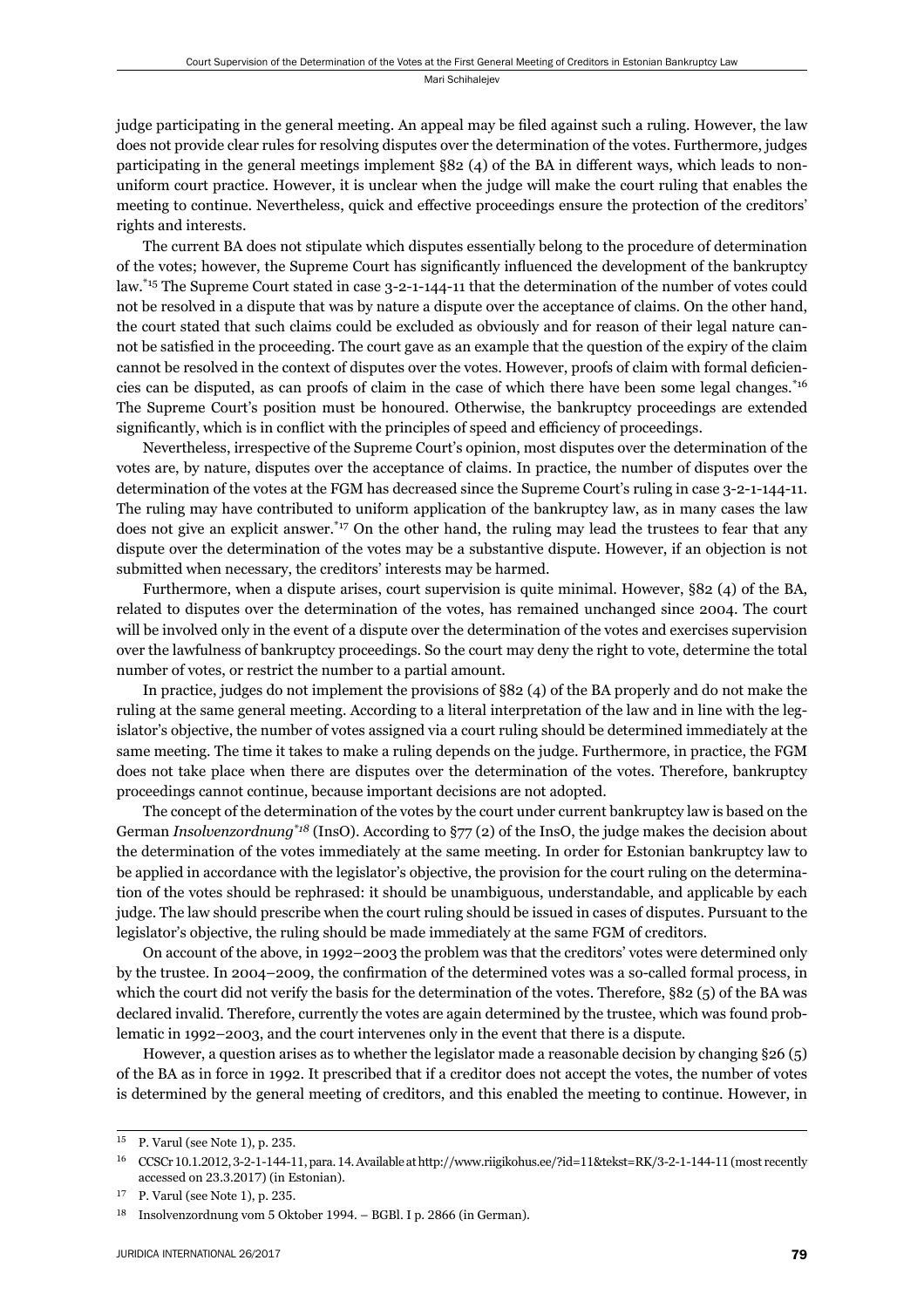consideration of §82 (4) of the current act, the problem may in practice result from the fact that judges are not implementing the law pursuant to the legislator's objective. It has been stated in the literature that problems encountered in the implementation of the bankruptcy law can be divided into two groups: problems that can be solved by means of interpretation and problems that can be solved only by amendment of the law.\*19 Current practice indicates that the solution is to amend the law.

The law should prescribe the term for the court ruling. However, there is also the problem of which issues belong to the sphere of disputes over the votes. The nature of disputes over the votes cannot be stated in legislation, so it must be established by court practice. Prescribing the term by law and making court practice uniform enables ensuring the creditors' rights and interests while also rendering the proceedings quick and effective.

## 3. The basis for determination of the number of votes

If a creditor submits the proof of claim together with documents proving the circumstances to the trustee, a dispute over the determination of the votes does not arise. However, in practice, there are a lot of problems related to which documents must be submitted for obtaining votes at the FGM.

Creditors assigned votes at the FGM must file proper proof of claim with the trustee on time. Pursuant to §94 (1) of the BA, the trustee is notified of a claim by proof of claim. The proof of claim should set out the content of, basis for, and amount of the claim and whether the claim is secured by a pledge. Documents proving the circumstances specified in the proof of claim should be annexed thereto. According to subsection 3, when the proof of claim is not properly prepared, the trustee grants a term of at least 10 days for elimination of the deficiencies. When the deficiencies nonetheless are not eliminated, the general meeting of creditors may deem the proof of claim not to have been submitted.

Although the law provides formal requirements for the proof of claim, in cases of more complex legal relationships, the creditor should also substantiate the proof of claim in order to obtain votes from the trustee at the FGM. Nevertheless, the Supreme Court has taken a different position on which documents should be filed with the trustee before the FGM of creditors.

The Supreme Court has stated, in civil case  $3-2-1-8-15$ , that the proof of claim filed should provide information about the claim's content and basis and shall also state the amount of the claim and whether it is secured by a pledge. The Supreme Court also stated that, depending on the circumstances, it may be appropriate to annex the documents proving the claim (i.e., which substantiate the claim), in order to avoid ambiguity and subsequent disputes. Despite the fact that terms are given in the law, the Supreme Court states that if documents proving the circumstances are not annexed to the proof of claim, there is no basis for the general meeting of creditors to deem proof of claim not to have been submitted. The documents proving the claim may be submitted up to the time of the court proceedings for the defence of the claims.\*20

The author of this article does not agree with the Supreme Court's position. To obtain votes at the FGM of creditors, the creditor must submit all documents proving the claim. Otherwise, the creditor may obtain votes and have an important position in the bankruptcy proceedings while possibly not, in fact, having a claim against the debtor. It is not – and cannot be – the legislator's objective to assign votes to a creditor who has not proved the claim against the debtor.

Furthermore, pursuant to §55 (1) of the BA, the trustee protects the rights and interests of all creditors and of the debtor and ensures a lawful, prompt, and financially reasonable bankruptcy procedure. Protection of the creditors' interests is the trustee's common obligation.<sup>\*21</sup> The trustee cannot determine the votes unless the proof of claim is sufficiently substantiated: it must be clear, understandable, and verifiable. Pursuant to §235 of the Code of Civil Procedure<sup>\*22</sup> (CCP), substantiation of an allegation means giving the court reasons for that allegation so that, presuming that the reasoning is correct, the court can deem the allegation to be plausible. The creditor must eliminate potential conflicts and ensure sufficient clarity of the proof of claim. The creditor is required to submit all the information necessary for the trustee to identify the

<sup>&</sup>lt;sup>19</sup> P. Varul. Pankrotiõiguse probleeme ['Issues concerning bankruptcy law']. – *Juridica* 1999/8, p. 376 (in Estonian).

<sup>&</sup>lt;sup>20</sup> CCSCr 8.4.2015, 3-2-1-8-15, para. 12. Available at http://www.riigikohus.ee/?id=11&tekst=RK/3-2-1-8-15 (most recently accessed on 23.3.2017) (in Estonian).

P. Varul. Nõuetest pankrotimenetluses ['Claims in bankruptcy proceedings']. – *Juridica* 2004/2, p. 98 (in Estonian).

<sup>&</sup>lt;sup>22</sup> Tsiviilkohtumenetluse seadustik. – RT I 2005, 26, 197; RT I, 28.12.2016, 22 (in Estonian).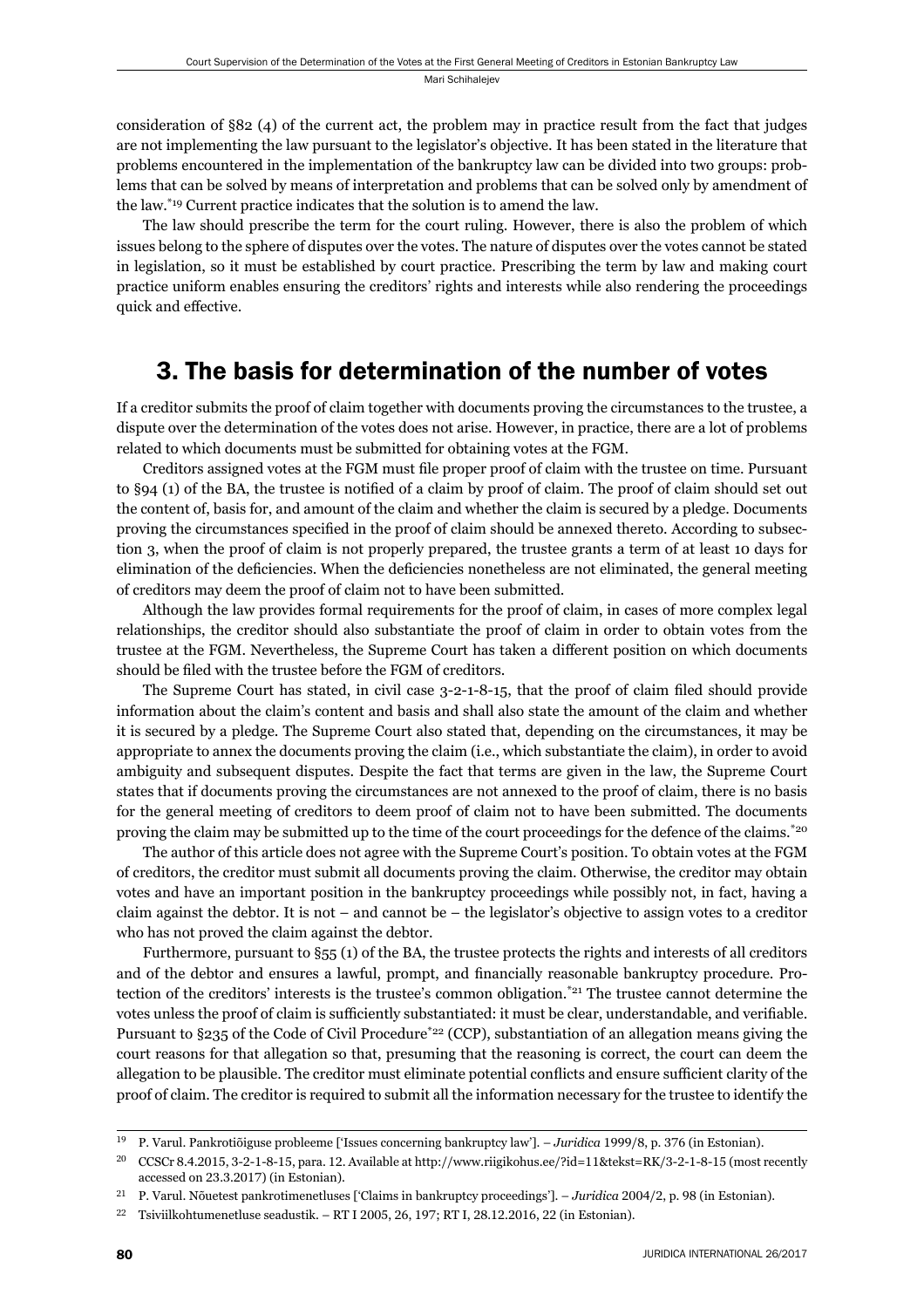claim. The trustee must be able to make sure readily whether the creditor has a claim against the debtor. Unclear proof of claim is not justified by  $\S 94 (1)$  and  $\S 82 (4)$  of the BA, and, hence, the creditors have no just cause to obtain the votes.

Furthermore, the essential documents supporting the claim should be submitted to the trustee not later than three working days before the general meeting, to give the trustee sufficient time to verify whether the proof of claim corresponds to the requirements prescribed by §94 (1) of the BA. Otherwise, the term for verifying the documents would not be prescribed in the law. According to §94 of the BA, it is an important element of the proof of claim that it must be supplemented with documents proving the circumstances.

Because of the above, a creditor assigned votes at the FGM must submit proper proof of claim to the trustee in three working days. This gives the trustee sufficient time to verify whether the claim is in accordance with the requirements prescribed by law. In addition to formal requirements pertaining to the proof of claim, documents proving the specified circumstances must be annexed thereto, for avoidance of disputes over the votes.

# 4. The efficiency aspect: Implementation of the principles of speed and efficiency in making the ruling on the determination of the number of votes

The purpose of civil procedure is to guarantee adjudication of civil matters by the court within a reasonable period of time (§2 of the CCP). Bankruptcy proceedings should also be conducted as quickly and efficiently as possible. The proceedings should be addressed and resolved in an orderly, quick, and efficient manner and with minimal costs.\*<sup>23</sup> In the literature, it has been stated that quick bankruptcy proceedings are effective.<sup>\*24</sup> Accordingly, the question arises of how to ensure fast and effective proceedings in cases of disputes over the determination of the votes, with the aim of protecting the creditors' rights and interests.

The bankruptcy proceedings can be carried out quickly if there are no disputes over the votes. However, achieving ideal bankruptcy proceedings is difficult. As mentioned before, in a case involving a dispute, the time for making the ruling about the votes may differ, depending on the judge. Some county court judges take a break at the FGM of creditors and determine the votes immediately. However, other judges determine the votes at the follow-up general meeting, which might take place in the same week or even a few months later. In the interim period, the meeting will generally not be continued and decisions will not be adopted. If an appeal is made against such a ruling to the district court and to the Supreme Court, the FGM will not be continued until the ruling is in force. However, when the meeting will continue despite the dispute over the votes, this may give rise to another dispute. According to §83 (1) of the BA, the court may, if the creditors' common interests are harmed, revoke the decisions adopted.\*25

The author of this article can cite some cases involving the determination of the votes in Estonian practice. The objective for presenting the cases is to indicate how long the process of determination of the votes by a judge could be. A lenghty process of determination of the votes makes bankruptcy proceedings inefficient, whereas the proceedings should be as quick as possible.

In civil case 2-10-59818, a dispute over the determination of the votes was appealed to the Supreme Court. The FGM of creditors took place on 2.2.2011. Creditors participating in the meeting did not agree with the number of votes assigned by the trustee. Harju County Court made a ruling on the determination of the votes on 2.3.2011.\*26 Since Harju County Court dismissed the appeal, it was sent to Tallinn District Court, which issued a ruling on 28.6.2011.<sup>\*27</sup> The ruling was also appealed to the Supreme Court. The Supreme Court made a ruling in case 3-2-1-144-11 on 10.1.2012 and sent the case back to the county

<sup>&</sup>lt;sup>23</sup> United Nations Commission on International Trade Law (UNCITRAL). Legislative Guide on Insolvency Law, p 12. Available at http://www.uncitral.org/pdf/english/texts/insolven/05-80722\_Ebook.pdf (most recently accessed on 6.12.2015).

<sup>&</sup>lt;sup>24</sup> T. Saarma. Pankrotimenetluse põhimõtted. ['The principles of bankruptcy law']. – *Juridica* 2008/6, p. 353 (in Estonian).

<sup>&</sup>lt;sup>25</sup> CCSCr 15.4.2015, 3-2-1-27-15, para. 14. Available at http://www.riigikohus.ee/?id=11&tekst=222577856 (most recently accessed on 23.3.2017) (in Estonian). CCSCr 10.6.2015, 3-2-1-59-15, para. 12. Available at http://www.riigikohus. ee/?id=11&tekst=RK/3-2-1-59-15 (most recently accessed on 23.3.2017) (in Estonian).

<sup>&</sup>lt;sup>26</sup> Ruling of Harju County Court 2-10-59818 (in Estonian).

<sup>&</sup>lt;sup>27</sup> Ruling of Tallinn District Court 2-10-59818 (in Estonian).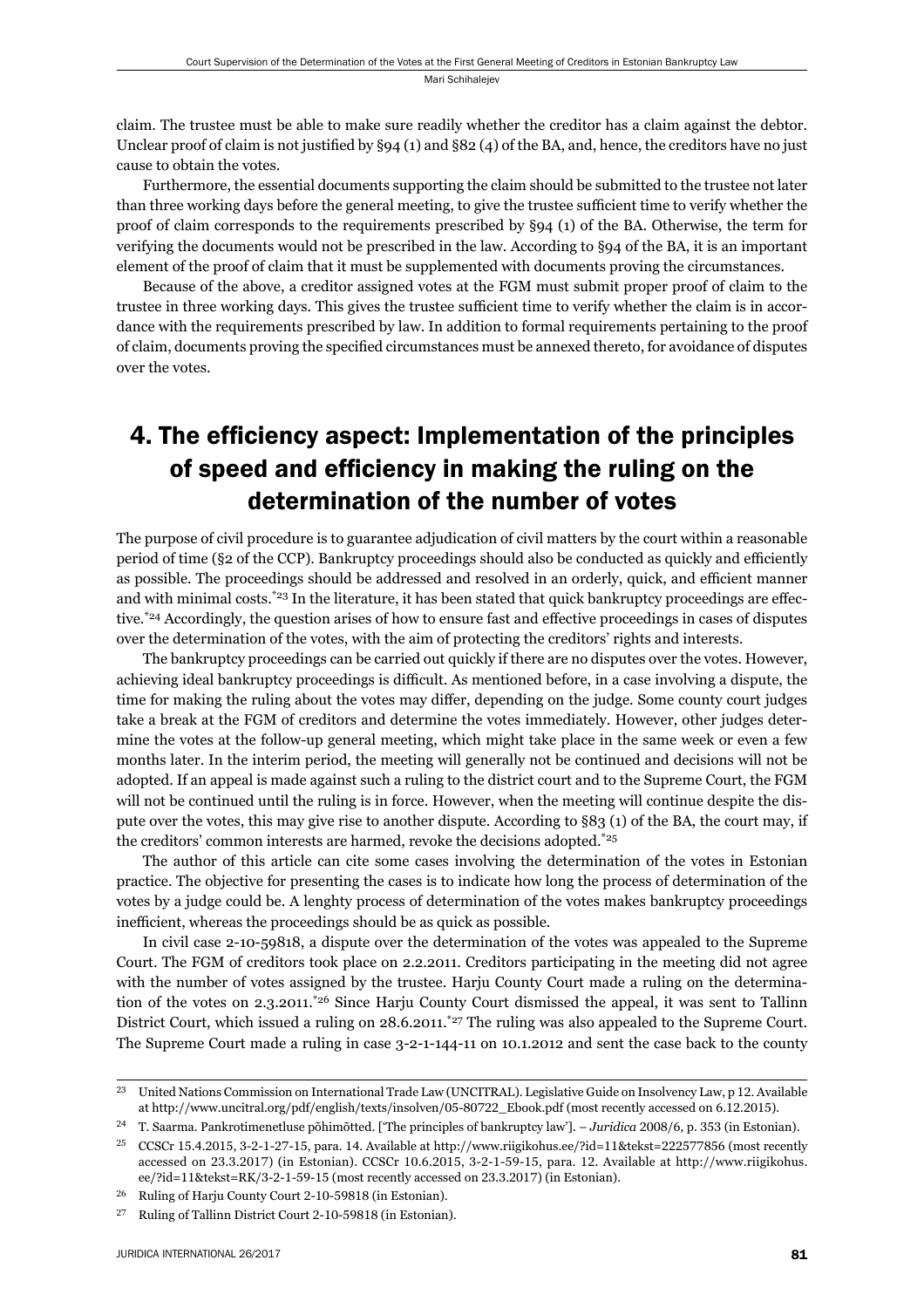Mari Schihalejev

court for a new hearing.<sup>\*28</sup> The county court made a ruling within two weeks after the general meeting, but the district court issued its ruling about four months after the county court's ruling. The Supreme Court's ruling, in turn, was made almost six months after the ruling of the district court. In this case, it took almost one year to resolve the dispute over the determination of the votes. This duration for such a fundamentally important dispute as that over determination of the votes, on which the entire future of the bankruptcy proceedings depends, is in conflict with the principles of speed and efficiency.

Furthermore, in civil case 2-13-32716, wherein the FGM of creditors was held on 23.10.2013, the trustee did not determine the votes for some creditors, and Harju County Court made a ruling on the matter on 5.11.2013.<sup>\*29</sup> This was two weeks after the first meeting of creditors was held. The creditor appealed against the ruling to Tallinn District Court, which issued its ruling about the votes on 31.3.2014.<sup>\*30</sup>

In civil case 2-13-13251, the FGM of creditors was held on 4.2.2014. The trustee determined the votes for each creditor proportionally to the amount of the creditor's claim pursuant to §82 (1) of the BA. The creditors filed an appeal against the votes assigned, on the basis of §82 (4) of the BA. Harju County Court made a ruling on 20.2.2014.<sup>\*31</sup> This was two weeks after the first meeting of creditors was held. An appeal was filed with the district court. Tallinn District Court made a ruling on 10.5.2014, in accordance with which the county court's ruling was not changed.\*32 The ruling was appealed to the Supreme Court. Harju County Court's decision came into force on 10.6.2014. Thus, this civil case was settled four months after the FGM of creditors.

In civil case 2-15-13938, the FGM of creditors took place on 24.11.2015 and on 11.12.2015. The court determined the votes on 18.12.2015, because some creditors did not agree with the votes determined by the trustee.<sup>\*33</sup> One of the creditors filed an appeal against the ruling. However, the court refused to accept that appeal on 17.2.2016.\*34 The court stated at the FGM that the meeting would continue when the court ruling enters into force. Although the ruling entered into force on 12.3.2016, the court decided that the FGM of creditors was to take place on 17.6.2016. Hence, even though the ruling about the votes entered into force on 12.3.2016, the FGM was still held three months later.

Although only a few cases are presented in this article, they provide sufficient proof that the determination of the votes is a long-term process. It can, however, be said that since 2011 the amount of time taken for settling disputes over the votes determined has decreased. Nevertheless, by the time the ruling has come into force, some important deadlines might have passed. Therefore, it would be wise to specify a term within which the county court, district court, and Supreme Court must resolve disputes over the determination of the votes and determine the date for the FGM of creditors. After all, the legislator's objective was that the votes be determined by the county court ruling immediately, at the same meeting.

Furthermore, the creation of specialised insolvency courts, which has also been considered for establishment in the Estonian insolvency law, might help to enhance the efficiency of insolvency proceedings.<sup>\*35</sup> The World Bank has drawn attention to the fact that insolvency courts ensure quick proceedings, which, in turn, enable obtaining the best value for the property.<sup>\*36</sup> The Cork Committee too opines that bankruptcy courts are important.\*37 The bankruptcy courts do not have a heavy workload of other civil cases, and urgent disputes over the determination of the votes could be resolved within reasonable time. Therefore, with the existence of bankruptcy courts, a case could be settled 'ASAP', which would ensure that the principles of speed and efficiency of the procedure are followed.

On account of the above, the court must ensure prompt and effective bankruptcy proceedings, to resolve the dispute within a reasonable amount of time. In accordance with the legislator's objective, the ruling

<sup>&</sup>lt;sup>28</sup> CCSCr 10.1.2012, 3-2-1-144-11.

<sup>&</sup>lt;sup>29</sup> Ruling of Harju County Court 2-13-32716 (in Estonian).

<sup>&</sup>lt;sup>30</sup> Ruling of Tallinn District Court 2-13-32716 (in Estonian).

<sup>&</sup>lt;sup>31</sup> Ruling of Harju County Court 2-13-13251 (in Estonian).

<sup>&</sup>lt;sup>32</sup> Ruling of Tallinn District Court 2-13-13251 (in Estonian).

<sup>&</sup>lt;sup>33</sup> Ruling of Tallinn County Court 2-15-13938 (in Estonian).

<sup>&</sup>lt;sup>34</sup> Ruling of Tallinn County Court 2-15-13938 (in Estonian).

 $35$  P. Varul (see Note 1), p. 236.

<sup>&</sup>lt;sup>36</sup> The World Bank. Principles and Guidelines for Effective Insolvency and Creditor Right Systems. April 2001, pp. 56–57. Available at http://www.worldbank.org/ifa/ipg\_eng.pdf (most recently accessed on 6.12.2015).

<sup>&</sup>lt;sup>37</sup> K. Kerstna-Vaks. Järelevalve pankrotimenetluses ['Supervision over bankruptcy proceedings'], p. 52. Master's thesis, Tartu 2005 (in Estonian).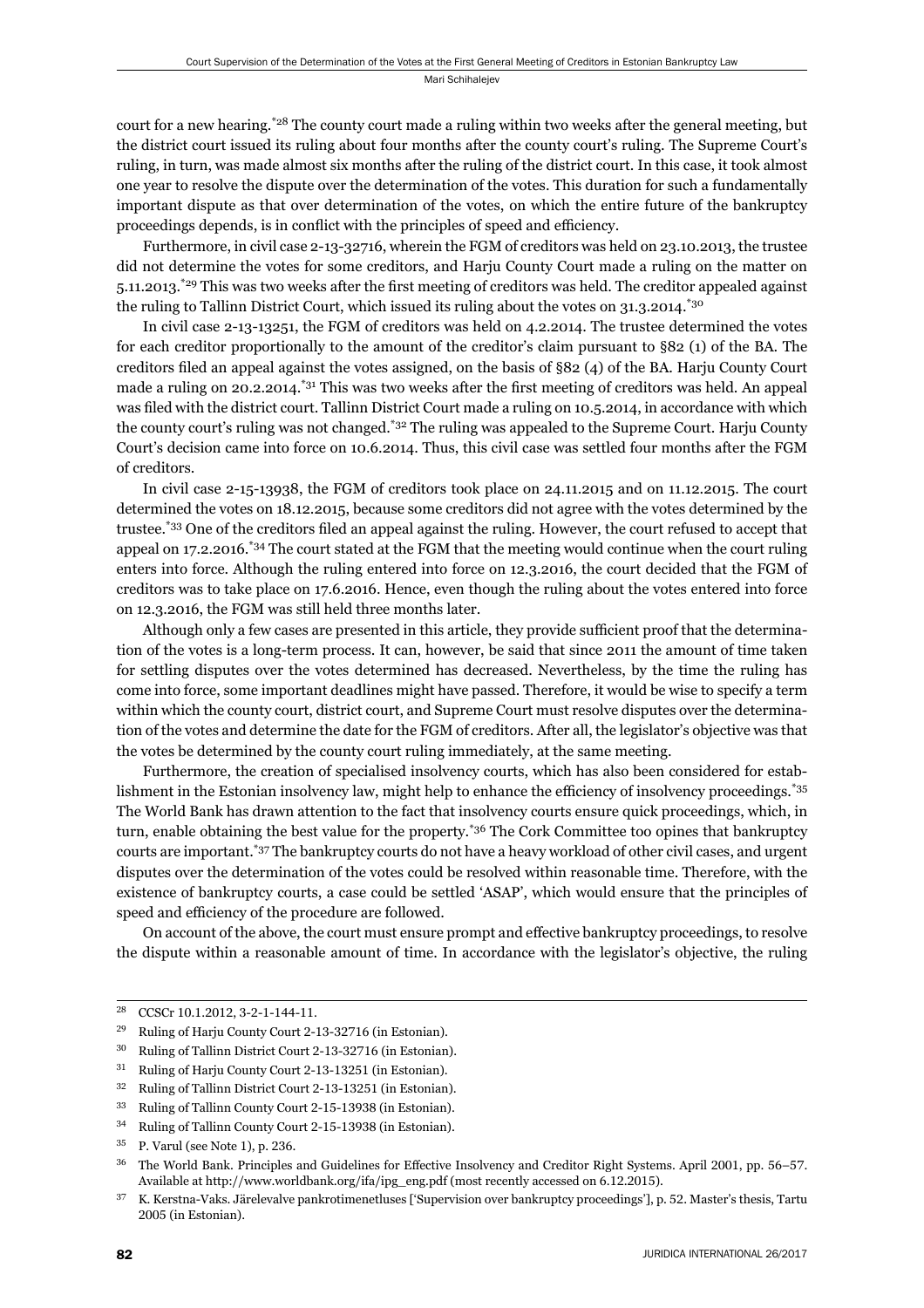about the votes should be made at the same FGM immediately, when the dispute arises. A major problem in court practice may be resolved by prescribing the term in the act that states when the dispute should be settled, so that the judges would implement the provision properly. Furthermore, to ensure that disputes are resolved within reasonable time and that the principles of speed and efficiency are followed, insolvency courts should be created. Doing so protects the common interests of the creditors.

## 5. The fairness aspect: The creditors' real purpose in submitting the proof of claim

As mentioned above, in accordance with §94 (1) of the BA, a creditor wishing to have the right to vote at the FGM of creditors is required to submit proper proof of claim three working days before the meeting. Nevertheless, although the creditors may have submitted a proper claim, its purpose might be contrary to the objective of bankruptcy proceedings and to good faith. However, in the literature it has been stated that legal rules as rules that regulate human behaviour should be based on the most important idea of the law – on justice.\*38 Furthermore, *ius est ars boni et aequi*. \*39

In spite of that, some creditors may participate in insolvency proceedings in order to adopt decisions at the creditors' meeting whereby they wrongfully obtain funds recovered during the insolvency proceedings. In civil case 3-2-1-27-15, the Supreme Court stated that creditors cannot be allowed to contest the votes for tactical reasons. This would lessen the possibility of carrying out the bankruptcy proceedings within a reasonable period of time and of protecting all the common interests of the creditors by means of smooth proceedings.\*40

Pursuant to §138 (1) of the General Part of the Civil Code Act\*41, rights are to be exercised and obligations are performed in good faith. Even in application of provisions that are not in direct conflict with the legislation, acting for such a purpose may be unlawful. This is confirmed by  $\S 138$  (2) of the General Part of the Civil Code Act: a right shall not be exercised in an unlawful manner or with the objective of causing damage to another person. Also, §200 (1) of the CCP prescribes that a participant in a proceeding is required to exercise the procedural rights in good faith, and subsection 2 states that participants in a proceeding and their representatives or advisers are not allowed to abuse their rights, delay the proceeding, or mislead the court.

Furthermore, if the creditor is a person connected with the debtor as defined in §117 of the BA, it is justified to apply stricter requirements for verification and substantiation of the claim. In the case of relatedparty transactions as well as in circumstances wherein the transaction is made by one and the same person, the trustee must pay more attention to the verification and determination of the votes (Harju County Court ruling No. 2-13-32716, from 5.12.2013). In the literature, it has even been stated that specific terms on the determination of the votes assigned to persons connected with the debtor should be imposed. However, Estonian bankruptcy law does not prescribe specific regulation on creditors connected with the debtor.

Consequently, in order to reach the objective of the law, the trustee, in co-operation with the court, has the right and obligation to verify and evaluate the documents substantiating the claim in order to prevent unjustified claims (for example, due to ostensible transactions) from conferring control over the bankruptcy proceedings. A system that is fair on and equitable to the creditors must be enforced.

## 6. Conclusions

In conclusion, Estonian bankruptcy law has had three totally different regulations on the determination of the votes at the FGM of creditors in bankruptcy proceedings. In 1992–2003, the problem was that the creditors' votes were determined only by trustee. Therefore, in 2004–2009 the judge was involved. However, the confirmation of the votes determined was a formal process, in which the court did not verify the bases

<sup>&</sup>lt;sup>38</sup> R. Narits. Õiguse entsüklopeedia ['Law Encyclopaedia']. Juura 2004, p. 11 (in Estonian).

ɴɺ R. Narits (*ibid*.).

<sup>40</sup> CCSCr 15.4.2015, 3-2-1-27-15, para. 14.

<sup>&</sup>lt;sup>41</sup> Tsiviilseadustiku üldosa seadus. – RT 2002, 35, 216; RT I, 12.3.2015, 106 (in Estonian).